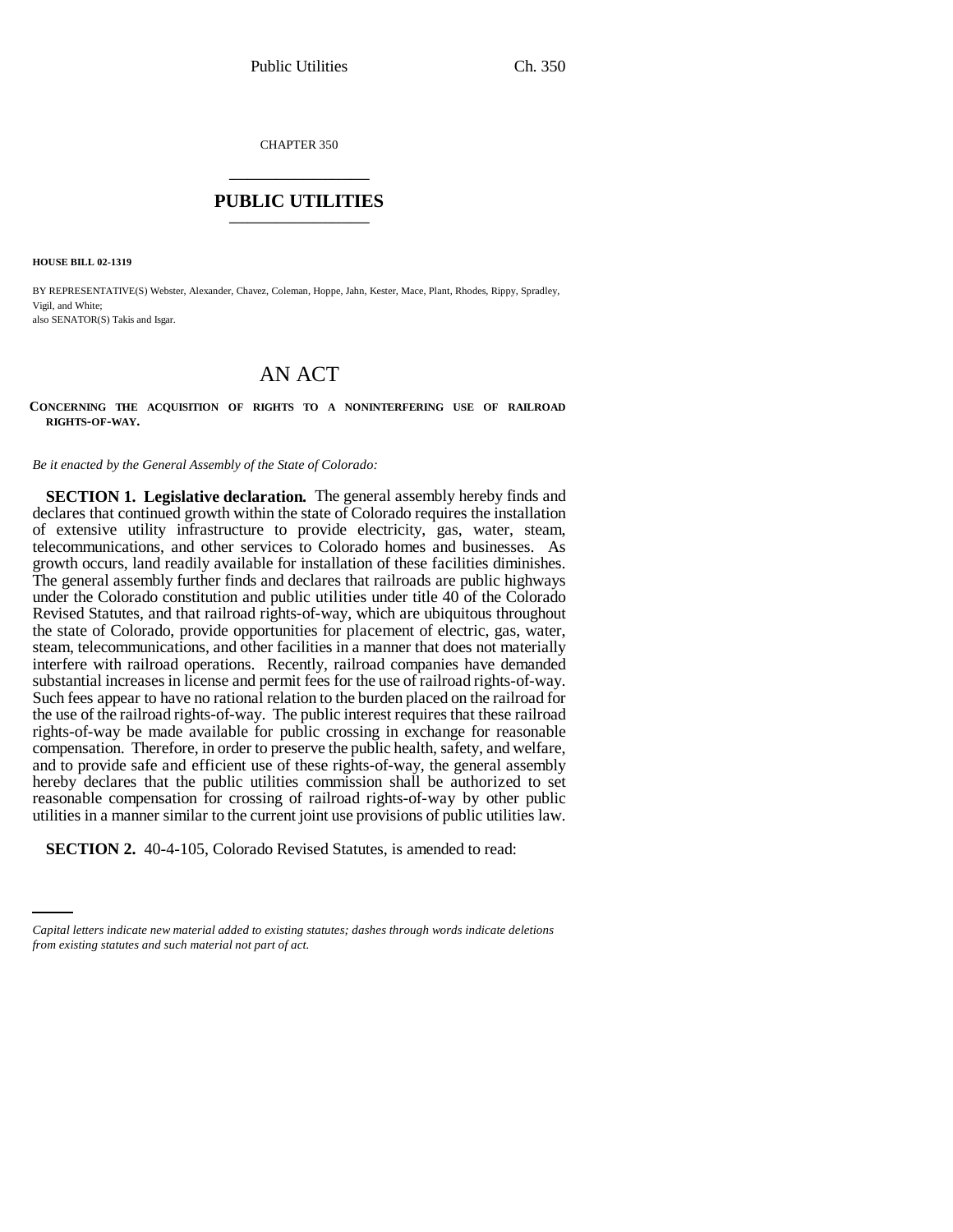## Ch. 350 Public Utilities

**40-4-105. Joint use of equipment and facilities.** (1) Whenever the commission, after a hearing upon its own motion or upon complaint of a public utility affected, finds that the public convenience and necessity require the use by one public utility of the conduits, subways, tracks, wires, poles, pipes, or other equipment, or any part thereof on, over, or under any street or highway which THAT belongs to another public utility, OR THE CROSSING OF A RAILROAD RIGHT-OF-WAY BY A PUBLIC UTILITY FOR INSTALLATION OF ITS OWN FACILITIES IN A MANNER AND IN A LOCATION THAT IS COMPATIBLE WITH THE USE FOR RAILROAD PURPOSES, and that such use will not result in irreparable injury to the owners or other users of such conduits, subways, wires, tracks, poles, pipes, or other equipment OR TO THE RAILROAD'S USE OF THE RIGHT-OF-WAY, or in any substantial detriment to the service, and that such public utilities have failed to agree upon such use or the terms and conditions or compensation for the same, the commission by order may direct that such use be permitted and prescribe reasonable compensation and reasonable terms and conditions for the joint use. If such use is directed, the public utility to whom the use is permitted shall be liable to the owner or other users of such conduits, subways, tracks, wires, poles, pipes, or other equipment, OR RAILROAD RIGHT-OF-WAY, for such damage as may result therefrom to the property of such owners or other users thereof.

(2) IN PROCEEDINGS ARISING OUT OF A COMPLAINT REQUESTING THE COMMISSION TO AUTHORIZE AND DETERMINE APPROPRIATE COMPENSATION TO BE PAID BY A PUBLIC UTILITY TO INSTALL ITS OWN FACILITIES ACROSS A RAILROAD RIGHT-OF-WAY IN A MANNER AND LOCATION COMPATIBLE WITH RAILROAD USE OF THE RIGHT-OF-WAY, THE COMMISSION MAY REQUIRE THE PARTIES INVOLVED IN THE PROCEEDING TO REIMBURSE THE COMMISSION FOR THE REASONABLE EXPENSES, ATTORNEY FEES, AND EXPERT WITNESS FEES THE COMMISSION INCURS IN MAKING ITS DETERMINATION. ANY FEE COLLECTED PURSUANT TO THIS SECTION SHALL BE REMITTED TO THE STATE TREASURER, WHO SHALL CREDIT SUCH FEE TO THE PUBLIC UTILITIES COMMISSION FIXED UTILITY FUND CREATED PURSUANT TO SECTION 40-2-114.

(3) NOTHING IN THIS SECTION SHALL BE CONSTRUED TO LIMIT THE RIGHT OF A PUBLIC UTILITY TO EXERCISE THE POWER OF EMINENT DOMAIN TO ACQUIRE PROPERTY PURSUANT TO APPLICABLE LAW.

(4) FOR PURPOSES OF THIS SECTION, WITH RESPECT TO CROSSING OF RAILROAD RIGHTS-OF-WAY BY A PUBLIC UTILITY, THE TERM "PUBLIC UTILITY" SHALL INCLUDE POWER AUTHORITIES ORGANIZED UNDER SECTION 29-1-204, C.R.S. THE TERM "PUBLIC UTILITY" SHALL ALSO INCLUDE MUNICIPAL UTILITIES AND COOPERATIVE ELECTRIC ASSOCIATIONS OTHERWISE EXEMPT FROM THIS ARTICLE.

**SECTION 3.** 40-3.5-101 (1), Colorado Revised Statutes, is amended to read:

**40-3.5-101. Application - reasonable charges - adequate service.** (1) This article shall be applicable within the authorized electric and natural gas service areas of each municipal utility which THAT lie outside the jurisdictional limits of such municipality. Insofar as municipal utilities establish rates, charges, and tariffs and any regulations pertaining thereto in accordance with the provisions of this article, the provisions of section 40-1-104 and articles 4, 6, and 7 of this title shall not apply; EXCEPT THAT SECTION 40-4-105 SHALL APPLY WITH RESPECT TO THE CROSSING OF RAILROAD RIGHTS-OF-WAY. Nothing in this article shall be construed as limiting the applicability of article 5 of this title.